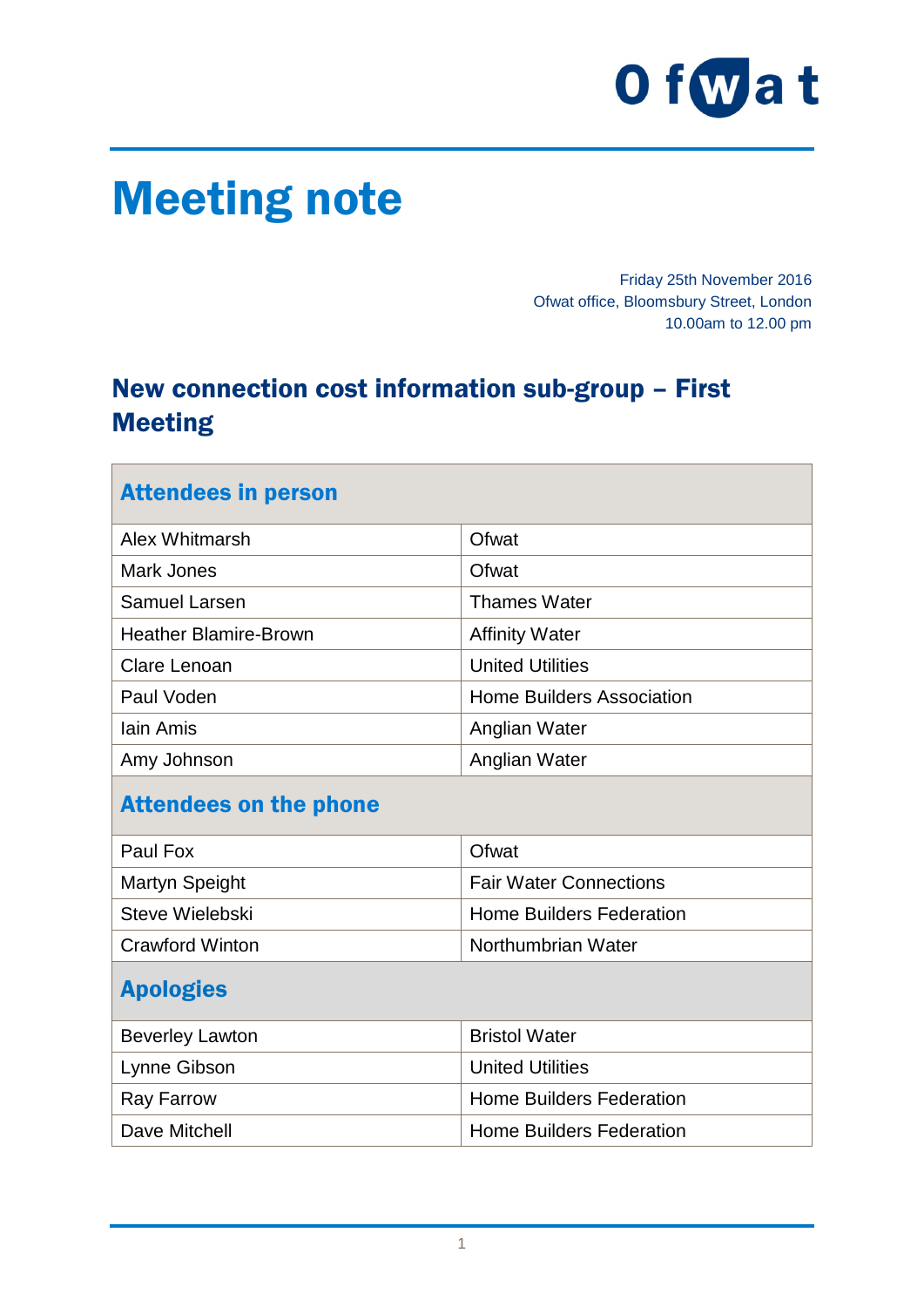# Note of the meeting

# Introduction

Alex Whitmarsh of Ofwat, welcomed everyone to the meeting and gave a brief over of the purpose of the meeting, i.e. to discuss the draft Terms of Reference for the group and debate some initial thinking on potential data and approaches to monitoring as set out in the straw-man circulated to the group.

The group were then asked to share their expectations regarding the meeting which led into a general discussion around the topic, resulting in the following comments / discussions:

- Some concern was expressed by AFW/UU that the APR might not be the right place for capturing this information should forecast data be required. Ofwat restated the APR reports actual data for the reporting period only and should not reflect any forecast data. The comment was also raised that this group's mandate does not cover the charging rules themselves. If the group focussed purely on actuals then this will be less of an issue.
- A point was raised that there was a need to consider the range of accounting treatments and how disclosures are applied. Data needs to be meaningful and at the right level. Comparability is important.
- FWC empahsised the need for clear definitions the slide pack was not clear when referring to the definition of infrastructure expenditure. It could be misinterpreted to include maintenance / infrastructure renewals which is not right and would not give rise to the one to one relationship we seek to monitor. Ofwat commented that the definitions cannot be clarified with certainity until the boundaries are finalised. HBF stated that stakeholders need to understand what the infrastructure charges have gone towards, with regards to reinforcing the network and in particular the split between water companies' contributions versus the contributions from other customers.
- Overall, there seemed agreement that it should be clear what funding comes from developers vs. other customers for expanding the network.
- HBF agreed to share their analysis on what proportion of network development costs seemed to be funded via the infrastructure charge (anonymising the water company on which the data is based).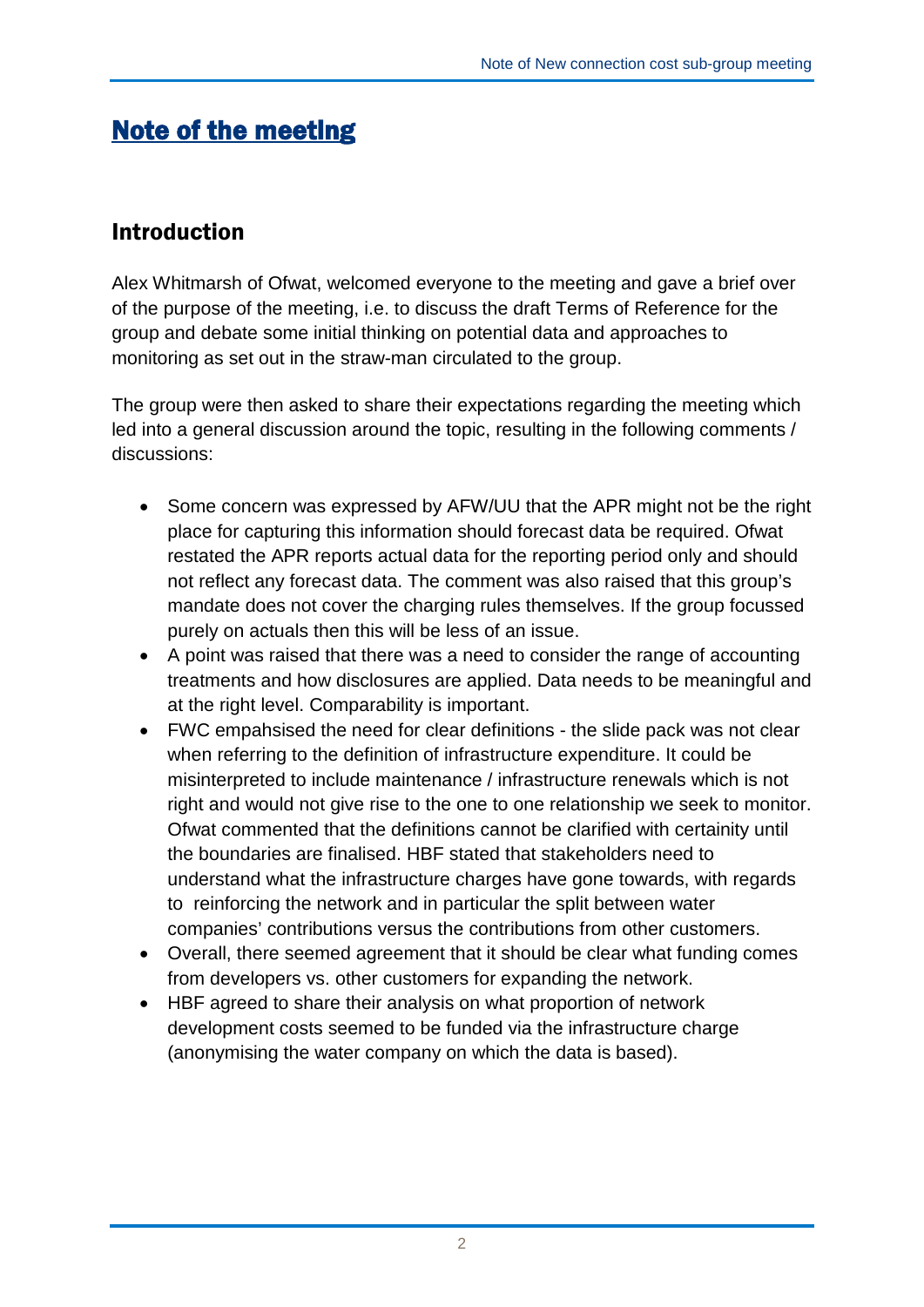# Terms of reference

TMS welcomed the document. FWC stated that for the reconciliation to be meaningful and achieve a 'broad alignment' between costs/charges, the allowances for income offsets need to be known and defined. However, it was commented that currently the income offset is against the requisition charge and so would not form part of the new reconcialition of infrastructure revenue and costs and as such was outside of the scope of this meeting, although it was commented that it might be helpful to add a line for income offset at the bottom of the table on slide 10.

## Maintaining the balance

ANH said that surely you need to know the current balance before you can maintain it. It's difficult to look back at what has happened historically, especially with regards to whether the balance is disproportionate or not. It was commented that historical analysis needs to be viewed with caution due to the change in accounting policies from UK GAAP to IFRS.

UU confirmed that they are doing some work on understanding their own historic balance and that this will inform their charging arrangements going forward.

HBA were concerned that we could be locking in an inappropriate balance of costs, if developers had been overcharged in the past. Ofwat's view was that our rules could allow the balance to change under certain circumstances, for example if there was evidence developers had been overcharged.

The group agreed that, although important, this activity is outside of the scope of the meeting.

## Setting and resetting the infrastructure charge

The general view was that this should be considered as part of the WaterUK New Connections Working Group and not in this cost information working group.

ANH felt that although it is incumbent on all companies to provide data over a reasonable period, where there is more activity, there will inevitably be more movements in charges received and costs incurred. Thus some concern was raised regarding the additional burden involved in resetting infrastructure charges on an annual basis.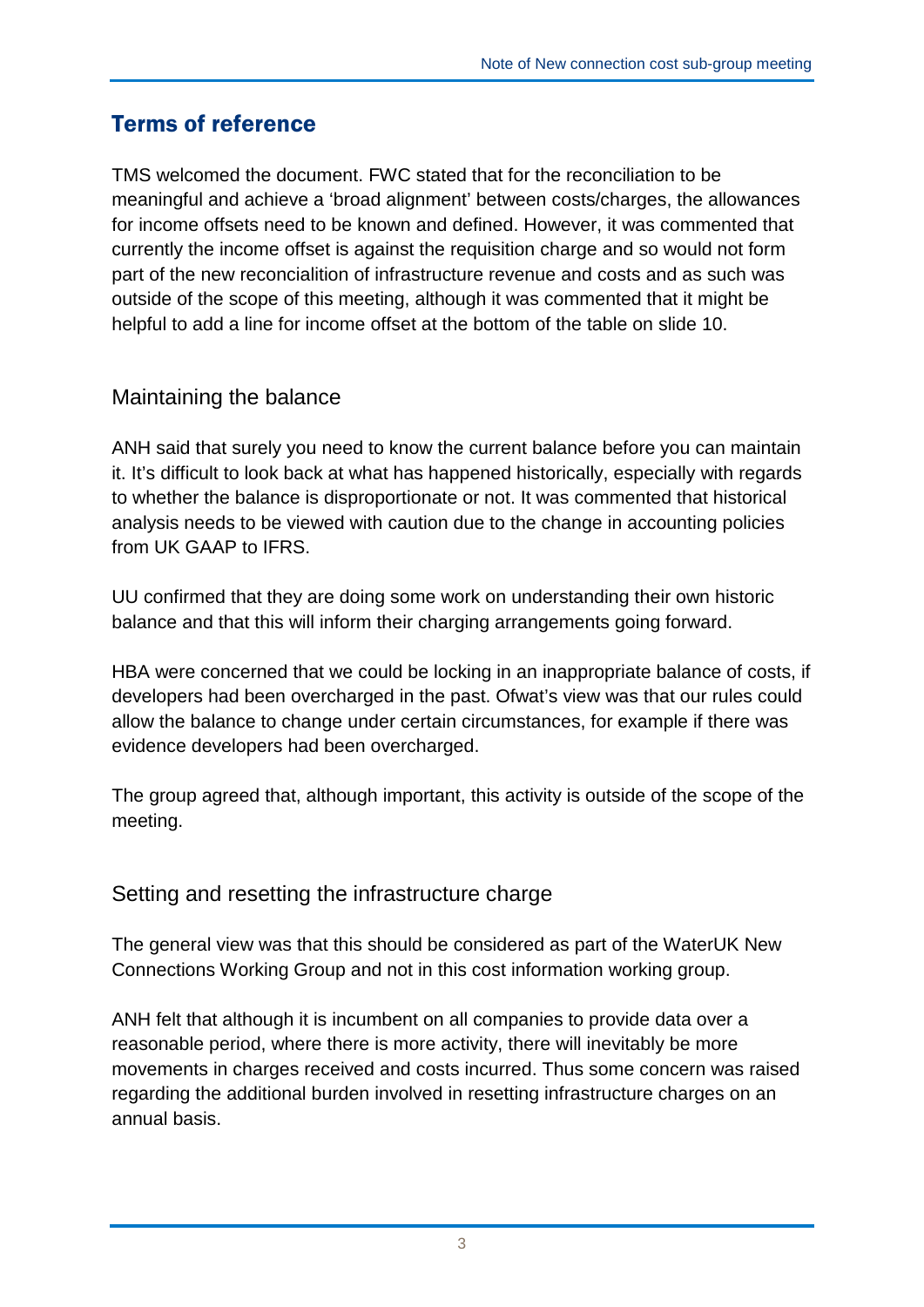HBF commented that 70% of development sites have former use and wondered how this would be accounted for in the charges. Again, the general view was that this was a matter for the charging rules work rather than this group.

## General objectives

All agreed that the information and monitoring needs to be adequate for customers and stakeholders and not too complicated or burdensome. It was acknowledged that there will be an additonal burden on the water companies, due to the creation of new reports and potential system changes, but there is a need to strike the right balance. Furthermore, it was recognised that some companies have a limited number of resources involved in developer services.

FWC suggested that the 2017-18 transition year could provide an opportunity for companies to get used to this new reporting. This in turn would improve understanding for when the new charging rules come into effect in 2018-19. There was general agreement that it would be important to ensure the new approach needed to be right, but a range of concerns were raised about this coming in for 2017-18, especially the implications of incorporating it in the APR prior to the implementation of the new rules and whether this was really necessary. Suggestions regarding alternative approaches included the use of dummy data, a pilot by a small number of companies or to do nothing. prior to the implementation of the new rul es

## **ACTION: Ofwat to consider what appropriate options are available in due course**

It was agreed that the information must be approporiate, so as to allow for a meaningful reconciliation. From a developers point of view, the information must show where infrastructure charges have been expended. Commentary should be able to explain issues around timing and phasing and its was agreed that it should be proportionate to the relative size of the reporting organisation and value of the variance. ANH was keen to be able to show where investment has taken place ahead of need.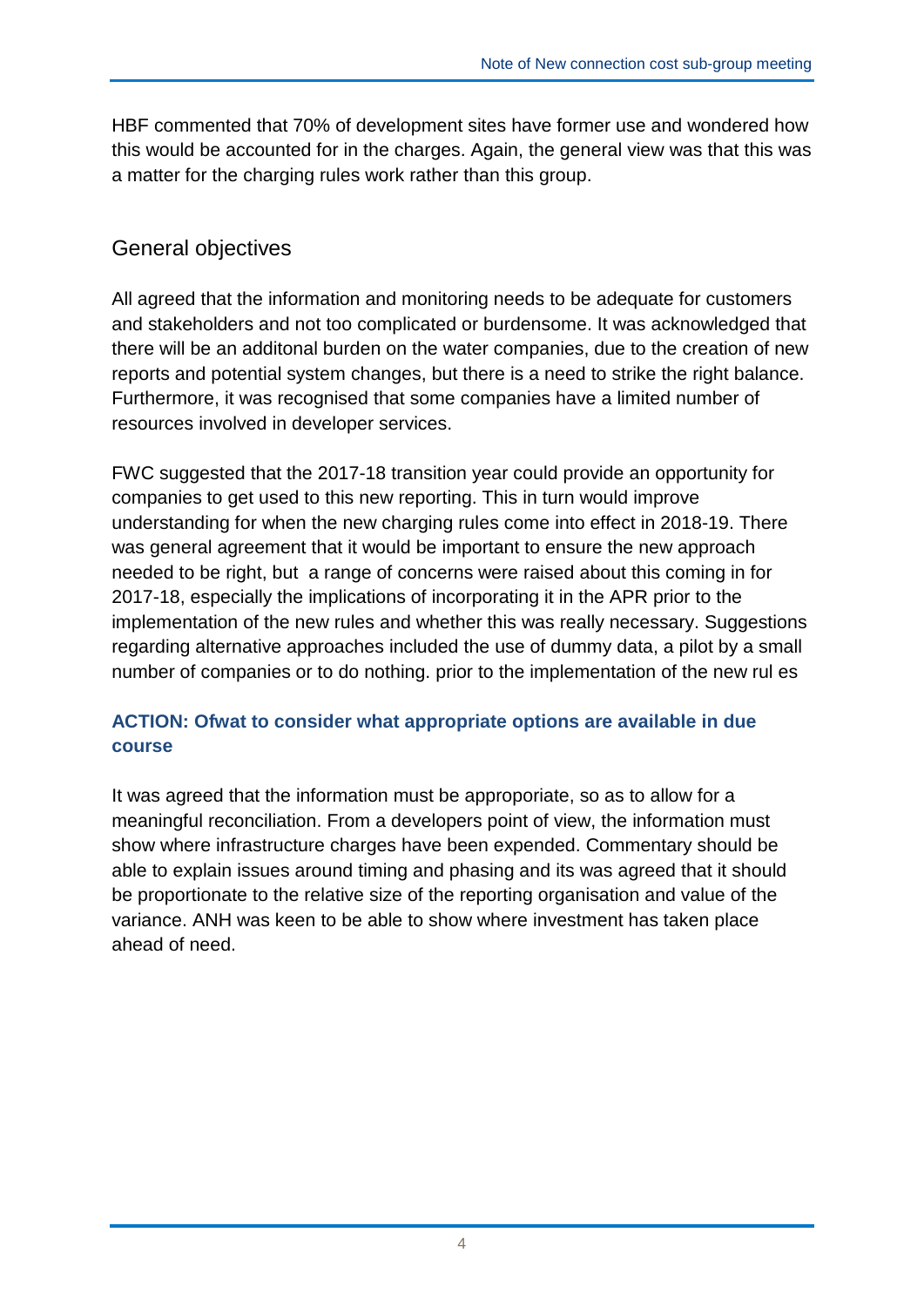## Straw man

## Slide 6

The general agreement was that the preferred option was C – 'Cost by process / activity', as it was felt more appropriate from a data consistency and usefulness point of view.

### Slide 10

FWC suggested that it would be beneficial if the slide (which supports option C, on slide 6), was amended to differentiate between site-specific costs and general network reinforcement. This would then allow a better reconciliation and understanding of costs. All agreed that clear definitions need to be constructed to aid understanding and its relationship with the charging diagram in slide 3, which will be addressed once the diagram has been finalised. It was agreed that the two current columns (providing new assets and Enhancing existing assets) be merged into a single column of Network reinforcement and a new column for site specific costs be added which would be for 'memo only' that would not form part of the formal reconciliation of infrastructure charges. Anglian suggested it might be helpful to add in contributions as an additional row at the bottom of the table.

### Slide 11

TMS queried whether the reconciliation should be carried out on a cash or NPV basis. HBF confirmed that developers operate on a present day cost of accounting. The group therefore decided that it should adopt a similar approach and report on a cash basis for the sake of consistency and simplicity.

### Slide 12

The general consensus was that option 2 was the most appropriate, showing costs and revenue and the split between water and wastewater. Must be mindful however, that there will be a wide variety of categorisations. ANH noted that there may be a difference that is both permanent and due to timing, but this could be covered as part of the supporting narrative.

### Other comments

ANH floated the idea of whether a unit cost per connection would be useful for comparison purposes, say over a 5 year period? HBF were of the view that it would be unlikely that all the companies had the 'right circumstances' on which to draw meaningful conclusions from the unit costs. However, there was general support for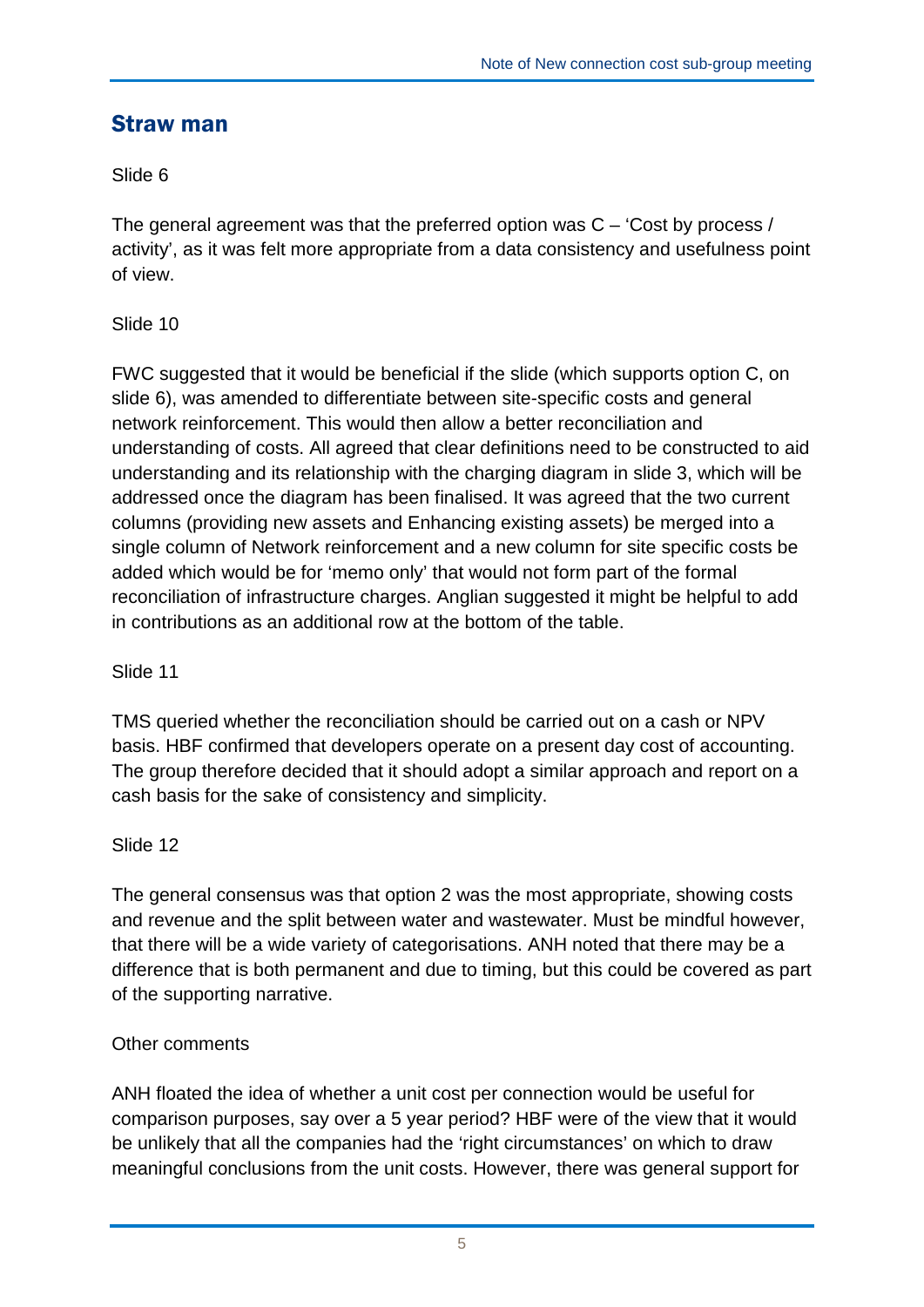volume/activity information being included in the APR within the commentary to explain variances but not necessarily in a table. Such information would most definitely be included in companies' publications of their charging arrangements.

FWC felt that there should be a single table that is really focussed on the developer groups and would contain costs and projected activity such as the number of new connections and length of main laid. In effect, teasing out business planning information. ANH confirmed that length of main laid in their area is generalised based on average number of metres per plot, however acknowledging that there will be differences between companies.

HBF stated that Local Planning Authorities are required to publish predicted volumes of new connections. They update this with actuals on an annual basis, so the information is out there for water companies. ANH argued that 80% of LPAs publish these plans and in their experience, these are often aspirational. Rather than rely on them, ANH use them as an information reference.

UU and Affinity felt that the inclusion of forecasts was not necessarily appropriate for the APR and could cause difficulties when trying to obtain assurance over the data from their auditors. However, there was no objection to this information being captured in companies' narratives.

# AOB

TMS asked how the process would account for network reinforcement work carried out by developers on behalf of the water companies and how this would get reflected / reported.

They wondered whether this meant that developers undertake work on behalf of water companies in the light green area on slide 3If the answer is yes they do, is this:

- One off activity or a regular occurrence?
- Company specific or industry wide?

In light of the above, they asked whether this should this form an agenda item for the next meeting.

On this issue, the HBA supported by the HBF, said that Ofwat have never qualified this element of competition. However, obtaining information from SLO's is outside of the scope of the cost information working group.

Overall it was agreed that it was a positive meeting and progress had been made.